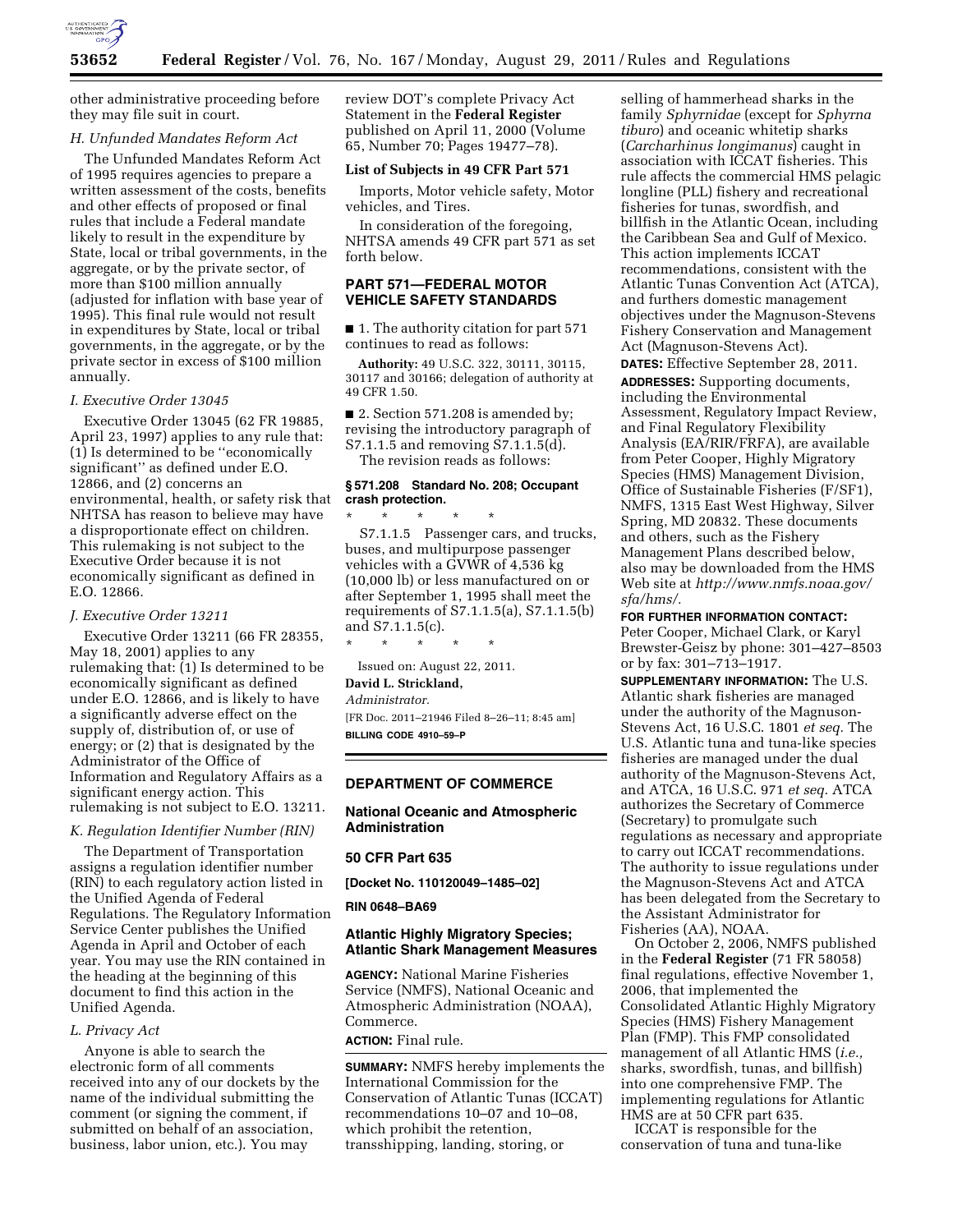species in the Atlantic Ocean and adjacent seas. ICCAT recommendations are binding on Contracting Parties, unless Parties object pursuant to the treaty. All ICCAT recommendations are available on the ICCAT Web site at *[http://www.iccat.int/en/.](http://www.iccat.int/en/)* 

Two shark measures adopted at the 17th Annual Meeting of ICCAT in November of 2010 are the subject of this rulemaking. Recommendation 10–07, ''Conservation of Oceanic Whitetip Sharks Caught in Association with Fisheries in the ICCAT Convention Area,'' prohibits the retention, transshipping, landing, storing, or selling of oceanic whitetip sharks (*Carcharhinus longimanus*). The recommendation cites the fact that oceanic whitetip sharks are one of five species with the highest degree of ecological risk based on an ICCAT risk assessment, their high at-vessel survival rates and ease of identification, and the high proportion of juvenile fish that are caught as justification for adopting the recommendation.

Recommendation 10–08 ''Hammerhead Sharks (Family *Sphyrnidae*) Caught in Association with Fisheries Managed by ICCAT,'' prohibits the retention, transshipping, landing, storing, or selling of hammerhead sharks in the family *Sphyrnidae,* except for bonnethead sharks (*Sphyrna tiburo*), taken in the Convention area in association with ICCAT fisheries. The recommendation cites sustainability concerns for scalloped and smooth hammerhead sharks, difficulty in identifying the three species (scalloped, smooth, and great) without bringing them onboard, and issues with ICCAT Contracting Parties' obligations to report Task I and Task II data as reasons for adopting the recommendation.

On April 29, 2011, NMFS published a proposed rule (76 FR 23935) that considered changes to the HMS regulations at 50 CFR part 635 to carry out the ICCAT recommendations. Specifically, NMFS proposed regulatory changes that would affect HMS vessels that catch sharks in association with tuna and tuna-like species, including commercial vessels that deploy PLL gear and recreational vessels (*i.e.,* vessels issued HMS General category permits that are participating in registered HMS tournaments, vessels issued HMS Angling permits, and vessels issued HMS Charter/Headboat permits) that are fishing for and retain swordfish, tuna or billfish. NMFS did not propose to prohibit retention in all HMS recreational fisheries because there is a recreational fishery targeting sharks that is not associated with ICCAT fisheries. NMFS did not propose to prohibit the

retention of oceanic whitetip and hammerhead sharks from bottom longline, gillnet, or commercial handgear because, while these gears target sharks, they are not used in association with ICCAT fisheries.

NMFS prepared a final Environmental Assessment (EA), Regulatory Impact Review (RIR), and a Final Regulatory Flexibility Analysis (FRFA), which present and analyze anticipated environmental, social, and economic impacts of each alternative contained in this final rule. The complete list of alternatives and related analyses is provided in the final EA/RIR/FRFA and in the proposed rule, and is not repeated here. A copy of the final EA/RIR/FRFA prepared for this rulemaking is available from NMFS (see **ADDRESSES**).

In this final action, NMFS will prohibit the retention of oceanic whitetip sharks and scalloped, smooth, and great hammerhead sharks on Atlantic HMS commercially-permitted vessels that have PLL gear on board, and by recreational fishermen fishing with a General Category permit participating in an HMS tournament or those fishing under an HMS Angling or Charter/ Headboat permit when tuna or tuna-like species are also retained. An analysis of the 2005 through 2009 HMS logbook data covering the HMS PLL fishery indicates that, on average, a total of 50 oceanic whitetip sharks and 181 hammerhead sharks were kept per year by fishermen using PLL gear. Prohibiting retention is estimated to result in an additional 39 oceanic whitetip and 100 hammerhead sharks released alive annually, and an annual cost of \$9,155 to the PLL fleet. Prohibiting retention may also have positive effects on the scalloped hammerhead stock, which was determined to be overfished with overfishing occurring by NMFS on April 28, 2011 (76 FR 23794). Recreational survey data showed that retention of an oceanic whitetip or hammerhead shark along with a tuna, billfish, or swordfish is a rare event; therefore, recreational ecologic and economic impacts of this action are estimated to be minor.

#### **Comments and Responses**

NMFS received more than 22,000 written public comments on the proposed rule. Most of these comments came from two separate campaigns. There were about 20 distinct written comments on the proposed rule. Other oral comments were collected from participants at three public hearings (Manteo, NC; Fort Pierce, FL; and Silver Spring, MD). Below, NMFS summarizes and responds to all comments made specifically on the proposed rule.

*Comment 1:* Retention of oceanic whitetip and hammerhead sharks should be prohibited in all HMS fisheries (commercial and recreational), and these species should be added to the prohibited species list.

*Response:* The main objective of this rulemaking is to implement ICCAT recommendations 10–07 and 10–08. These recommendations prohibit the retention of oceanic whitetip and hammerhead sharks caught in association with ICCAT fisheries. The United States is obligated to implement these recommendations, through regulations, consistent with the Atlantic Tunas Convention Act. Expanding the prohibition to all non-ICCAT managed HMS fisheries (commercial and recreational) is not consistent with the recommendations.

*Comment 2:* NMFS should not create regulatory discards of dead sharks for one gear type, especially when these sharks could be landed by fishermen using other types of gear. Allowing retention of oceanic whitetip and hammerhead sharks in other fisheries will prevent the ability to enforce this rule on a market level.

*Response:* The ICCAT recommendations implemented in this rulemaking specifically address retention in fisheries for tuna and tunalike species. Management of these species in the ICCAT convention area is the primary goal of ICCAT. Thus, consistent with those recommendations, this rule prohibits retention of oceanic whitetip and hammerhead sharks in the PLL fishery and on recreational (HMS Angling and Charter headboat permit holders) vessels that possess tuna, swordfish, or billfish. Participants targeting tuna and tuna-like species are the affected universe for the recommendations.

Regulatory discards may occur by prohibiting landings of these sharks in association with ICCAT fisheries, and may result in minor, negative economic impacts. However, there may be minor, beneficial ecological impacts from fishermen having to release these sharks through the increased number of sharks that are released alive as a result of the prohibition. Survival rates vary between oceanic whitetip and hammerhead sharks, and can be affected by a variety of factors. Based on logbook data and observed survival rates, it is estimated that an additional 39 oceanic whitetip and 101 hammerhead sharks would be released alive per year by prohibiting retention of these species in ICCAT fisheries. Relative negative economic impacts of having to discard sharks (alive or dead) are anticipated; however, anecdotal evidence indicates that PLL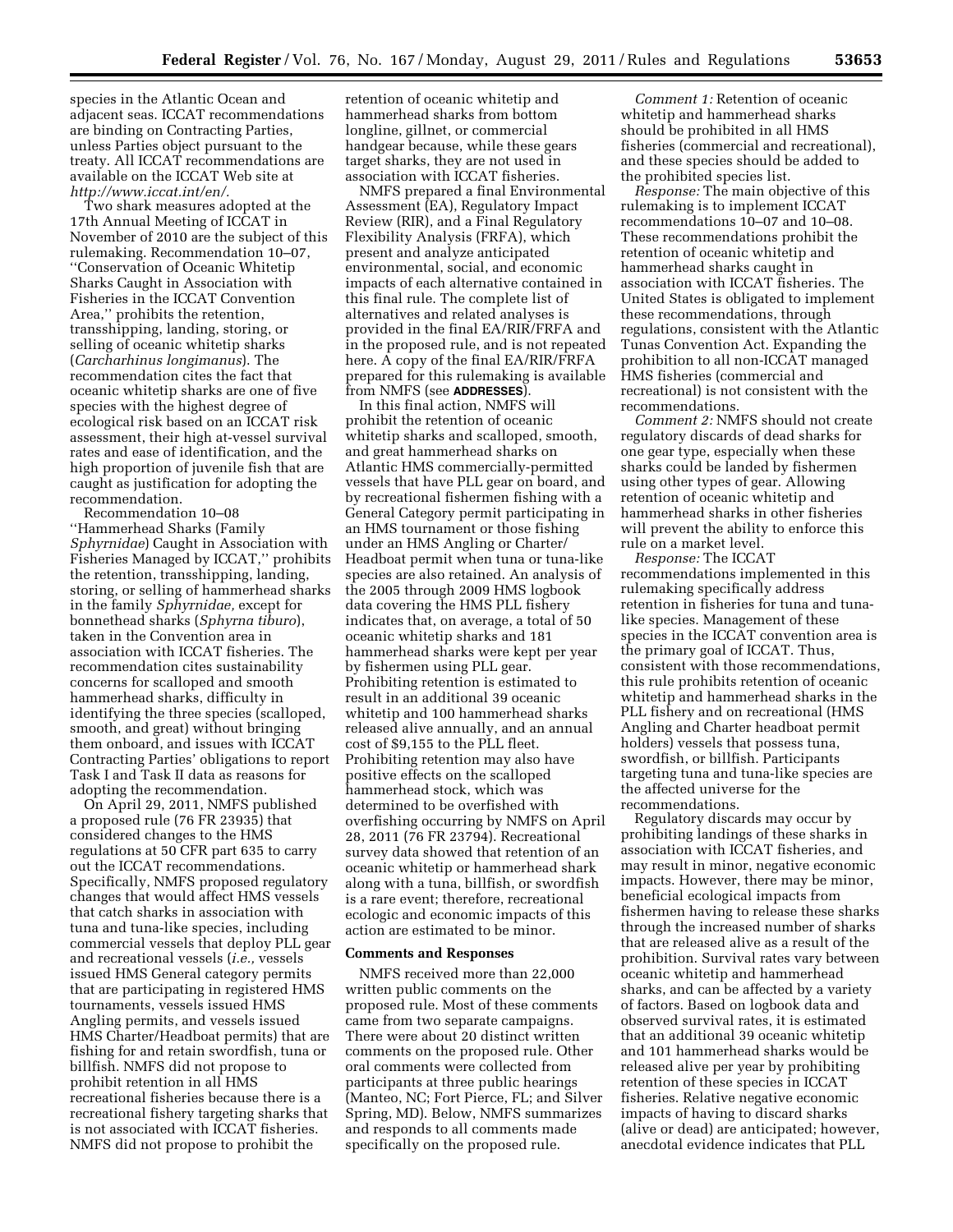vessels targeting swordfish or tunas typically do not choose to use ice and limited hold space to keep sharks. Furthermore, a higher price can often be attained for tunas and swordfish, making them the better use of that limited space. Logbook data indicate that under existing regulations, between 2005 and 2009, 87 percent of hammerheads and 75 percent of oceanic whitetips caught on PLL were discarded. However, the specific reason for discarding these sharks is unclear. Depending on the type of commercial shark permit (incidental or directed), it is possible that vessel operators are required to discard hammerhead sharks because an incidental permit limits a vessel to 3 large coastal sharks per trip and a directed permit allows up to 33 large coastal sharks per trip. In the case of oceanic whitetip sharks, an incidental permit holder can possess up to 16 small coastal and pelagic sharks per trip and a directed permit holder can keep an unlimited amount of oceanic whitetips per trip (no retention limit). Given the small number of oceanic whitetip and hammerhead sharks retained by the PLL fleet annually (50 and 181, respectively), it is also possible these species are discarded because the fishermen would prefer to fill their hold with more profitable species.

In terms of enforcing the new regulations, commercial vessels with PLL gear onboard would not be authorized to possess oceanic whitetip or hammerhead sharks. Vessel operators would be responsible for complying with all relevant HMS regulations and, if found to be in violation of these regulations, could face enforcement action, including the imposition of penalties. Dealers would still be able to purchase oceanic whitetip and hammerhead sharks from commercial permit holders that are using authorized gears other than PLL. Dealers are currently, and would continue to be, responsible for ensuring that they are purchasing oceanic whitetip and hammerhead sharks or shark products from vessels that are authorized to land them.

*Comment 3:* ICCAT should conduct a stock assessment for the shark species that are subject to these recommendations.

*Response:* The Standing Committee on Research and Statistics (SCRS) at ICCAT is responsible for conducting all ICCAT stock assessments and biological reviews for species included in the convention area, and is authorized to study species other than tunas and tunalike species as under Article IV of the ICCAT Convention. The ICCAT plenary determines the schedule for stock

assessments conducted by ICCAT. ICCAT has not conducted stock assessments of hammerhead and oceanic whitetip sharks.

NMFS recently made the determination that scalloped hammerhead sharks are overfished and experiencing overfishing (76 FR 23794) based on a stock assessment published in the North American Journal of Fisheries Management (Hayes *et al.,*  2009). Based on this stock status determination, NMFS will be initiating an amendment to the 2006 Consolidated HMS FMP in order to implement regulations to end overfishing and rebuild the scalloped hammerhead shark stock as mandated under the Magnuson-Stevens Act. Implementation of the ICCAT hammerhead recommendation could help to reduce mortality of scalloped hammerhead and contribute to the rebuilding of this species.

There have been no formal NMFS or peer-reviewed stock assessments for Atlantic oceanic whitetip sharks that have been determined to be appropriate for management action under the Magnuson-Stevens Act. Given the declining abundance of oceanic whitetip sharks globally and the unknown status of the stock, the implementation of the ICCAT oceanic whitetip recommendation could benefit the status of this stock by reducing mortality in the Atlantic Ocean.

*Comment 4:* The ICCAT recommendation for oceanic whitetip sharks states that it applies to ''any fishery,'' therefore NMFS has an obligation to prohibit retention of this species in all U.S. Atlantic fisheries.

*Response:* NMFS has interpreted this recommendation as applying only to oceanic whitetip sharks caught in association with ICCAT fisheries. Therefore, the ICCAT recommendation to prohibit the retention of oceanic whitetip sharks will be applied only to U.S. ICCAT fisheries, which are considered to be fisheries that target tuna and tuna-like species. Other Contracting Parties to ICCAT have also expressed concern about the adopted wording of the recommendation and how a broader interpretation could lead to conflicts of competence with respect to other regional fisheries management organizations and arrangement in the Atlantic Ocean.

*Comment 5:* Recreational vessels should not be allowed to keep hammerhead sharks.

*Response:* Hammerhead sharks are managed domestically by the NMFS Atlantic Highly Migratory Species Management Division within the large coastal shark (LCS) complex. As such,

they can be landed by any recreational permit holder using authorized gear subject to bag limits and minimum size restrictions. Currently, the LCS bag limits for recreational permit holders are one LCS, greater than 54'' fork length, per vessel, per trip. In order to remain in compliance with ICCAT shark recommendations, NMFS is prohibiting the retention of hammerhead sharks in association with tuna and tuna-like species. Therefore, recreational vessels that retain tuna, swordfish, or billfish will not be able to retain hammerhead sharks on the same trip. Recreational fishermen will still be able to retain hammerhead sharks when fishing outside of ICCAT managed fisheries.

NMFS recently made the determination that scalloped hammerhead sharks are overfished and experiencing overfishing (76 FR 23794). Based on this determination, NMFS will be initiating an amendment to the 2006 Consolidated HMS FMP in order to implement regulations to end overfishing and rebuild the scalloped hammerhead shark stock as mandated under the Magnuson-Stevens Act. Additional measures that may affect recreational vessels landing hammerhead sharks might be considered in that rulemaking.

*Comment 6:* I support the status quo because the other alternatives require some fishermen to throw back a dead fish that can still be retained by others.

*Response:* Logbook data indicate that under existing regulations, between 2005 and 2009, 87 percent of hammerhead sharks and 75 percent of oceanic whitetip sharks caught on PLL gear were discarded. Of the hammerhead sharks discarded on an annual basis over that time series, an average of 780 were released alive and were 350 discarded dead. For oceanic whitetip sharks discarded over the time series, an average of 133 were released alive and 14 were discarded dead on an annual basis. Implementation of this final rule ensures compliance with ICCAT recommendations 10–07 and 10– 08. NMFS does not have estimates of atvessel mortality of oceanic whitetip and hammerhead sharks by recreational vessels, but believes that it is low. Because of this, and because of the fact that landing an oceanic whitetip or hammerhead shark along with a tuna, swordfish, and/or billfish in recreational fisheries is a rare-event occurrence, increases in discards due to prohibiting the recreational retention of oceanic whitetip and hammerhead sharks in ICCAT fisheries are anticipated to be minimal.

*Comment 7:* One commenter opposed using ICCAT as a vehicle for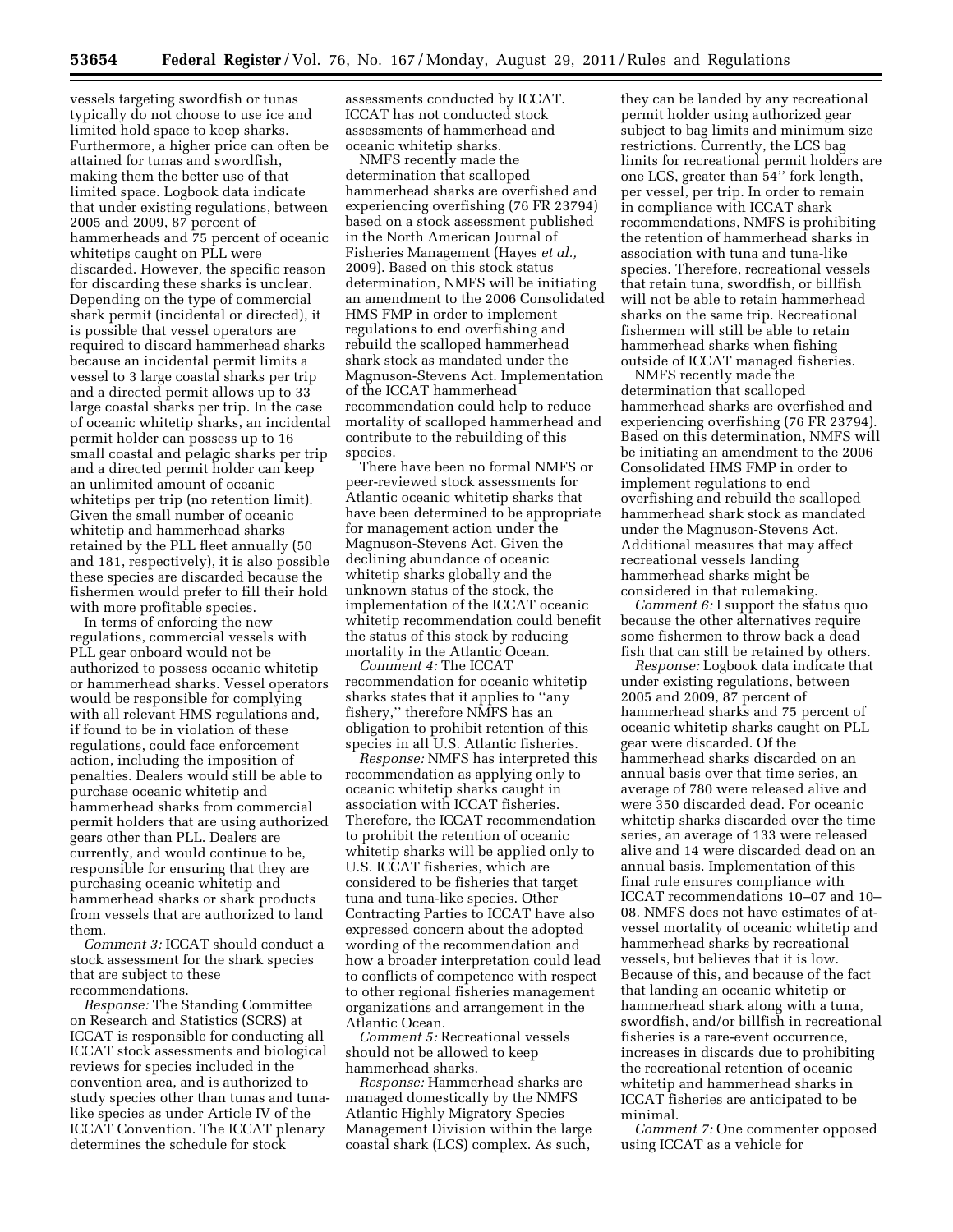management of all sharks, especially large coastal sharks, until there is firm progress from other countries actively participating in pelagic shark conservation.

*Response:* ATCA requires NMFS to implement recommendations adopted at ICCAT regardless of progress from other countries actively participating in pelagic shark conservation. Contracting Parties are required to implement all measures adopted by the commission in their waters. Issues concerning Contracting Parties' non-compliance with ICCAT recommendations are addressed in the compliance committee.

*Comment 8:* Does NMFS have any data to prove that all ''kept'' sharks were alive when boated and subsequently killed for retention? If 197 oceanic whitetips are expected to be caught and the observed rate of live releases is 77 percent, then the remaining 23 percent calculates to 45 sharks (basically, the average number of retained per year). It would be less wasteful for NMFS to require the retention of dead oceanic whitetip sharks. NMFS states that approximately 55 percent of the hammerhead catch is alive when brought to the boat. Of the estimated 1,311 sharks caught annually, approximately 590 will be released dead. What benefit will that be to the stock?

*Response:* NMFS does not have data to prove that all individual kept sharks are alive when boated. On observed trips, a fisheries observer collects data on individual fish, including whether the fish are dead or alive when they are brought on the vessel and their disposition (*e.g.,* landed, discarded alive, discarded dead). On trips without an observer onboard, the primary source of information on species disposition is the logbook completed by the vessel operator. The logbook does not indicate whether the fish are alive or dead when they are brought on the vessel. According to observer data, approximately 55 percent and 77 percent of oceanic whitetip and hammerheads, respectively, are alive when they reach the vessel. Requiring vessel operators to retain oceanic whitetip and hammerhead sharks would not comply with Recommendations 10– 07 and 10–08, which prohibit retention of these species.

To clarify, the numbers in the comment apply survival rates that are based on observed trips to logbook data. Based solely on logbook data, which provide the number of sharks landed, discarded dead and released alive, the Agency estimates that by prohibiting the retention of these species on vessels with PLL gear onboard, 172 oceanic

whitetip sharks and 961 hammerhead sharks would likely be released alive. Twenty-five oceanic whitetip and 350 hammerheads would likely be released dead.

*Comment 9:* Without a method for dealers to verify what kind of gear a vessel is using and if tunas, swordfish, or billfish were simultaneously aboard the vessel, they will have difficulty adhering to the restriction for purchase. NMFS should delete the restriction on purchase until they have a clear way for shark buyers to verify this information or until NMFS makes it illegal for any fishermen, no matter what gear, to possess and sell these species.

*Response:* Federally-permitted HMS dealers are prohibited from buying product that was harvested illegally. The issues raised in the comment would likely apply to hammerhead sharks as other gears (BLL and gillnet) are the primary gears for targeting these fish. Oceanic whitetip are caught almost exclusively on PLL gear as bycatch by vessels targeting swordfish and tunas. At the point of landing, dealers would be responsible for determining whether the vessel was authorized to harvest oceanic whitetip which would depend, in part, on the type of gear onboard the vessel. If a vessel has a power-operated longline hauler, a mainline, floats capable of supporting the mainline, and leaders (gangions) with hooks on board, then it has PLL gear as defined by the regulations and therefore may not retain, possess or land an oceanic whitetip or hammerhead shark. If the vessel is not considered to have PLL gear onboard, then it is authorized to possess oceanic whitetip and hammerhead sharks. In addition, pelagic longline vessels fishing in areas closed to BLL gear may not possess demersal species in a quantity that exceeds 5 percent of the total weight of all indicator species (demersal and pelagic) on board the vessel (§ 635.21(c)(1)). Prohibiting retention of hammerhead and oceanic whitetip sharks in all fisheries would go beyond the scope of the ICCAT recommendation; therefore, dealers, who are first receivers of oceanic whitetip and/or hammerhead sharks, will have to determine if the vessel selling the shark has PLL gear onboard in order to comply with the regulations.

*Comment 10:* NMFS should go beyond ICCAT and prohibit retention in all HMS recreational fisheries. We further recommend that you prohibit retention of these species, especially scalloped hammerhead sharks (*Sphyrna lewini*), not only on vessels with pelagic longline gear on board, but on those with bottom longline, gillnet, and

handgear as well. More proactive measures are justified by recent science showing severe declines in scalloped hammerhead populations in particular. In a recent notice published in the **Federal Register,** NMFS declared scalloped hammerhead sharks overfished with overfishing occurring, based in part on estimates that the stock is only 17 percent of virgin stock size.

*Response:* At this time, NMFS is implementing the Recommendations as adopted at the 2010 ICCAT meeting. These Recommendations apply specifically to prohibiting retention of oceanic whitetip and hammerhead sharks caught in association with ICCAT fisheries. NMFS recently made the determination that scalloped hammerhead sharks are overfished and experiencing overfishing. Based on this stock status determination, NMFS will be initiating an amendment to the 2006 Consolidated HMS FMP in order to implement regulations within 2 years to end overfishing and rebuild the scalloped hammerhead shark stock as mandated under the Magnuson-Stevens Act. Implementation of the ICCAT hammerhead shark recommendation could help to reduce mortality of scalloped hammerhead and contribute to the rebuilding of this species; however, additional measures may be required in the forthcoming FMP amendment.

*Comment 11:* NMFS should go with the status quo alternative. Recreational fishermen should be able to keep hammerheads, which would allow people who do not live in coastal areas a once-in-a-lifetime experience to get the fish mounted.

*Response:* NMFS is required to implement ICCAT recommendations 10–07 and 10–08, which would prohibit retention of oceanic whitetip and hammerhead sharks caught in association with ICCAT fisheries. Recreational anglers (HMS Angling and Charter Headboat permit holders) would still be allowed to fish for and land one oceanic whitetip or hammerhead shark greater than 54″ fork length per vessel per trip consistent with existing regulations, but provided that the vessel does not also possess a swordfish, billfish, or tuna.

*Comment 12:* I interpret the stock assessment as saying that hammerhead sharks are rebuilding. They have a 58 percent chance of rebuilding in 10 years if we do nothing. Recent declines in landings have provided an opportunity for populations of scalloped hammerhead sharks to rebuild.

*Response:* In October 2009, Hayes *et al.* (2009) published in the North American Journal of Fisheries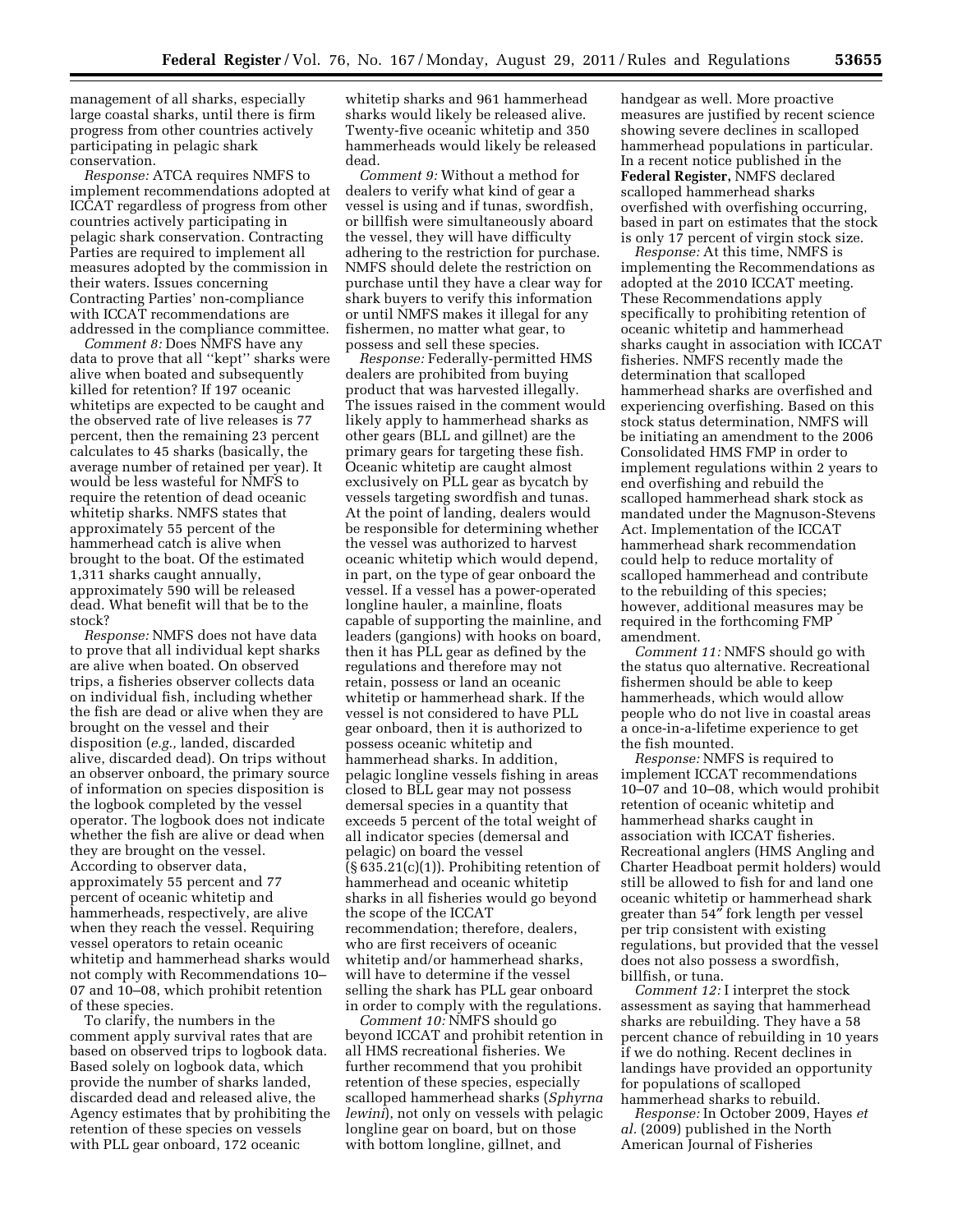Management a stock assessment of the Atlantic population of scalloped hammerhead sharks in U.S. waters. Based on this paper, in 2005 the population was estimated to be at 45 percent of the biomass that would produce the maximum sustainable yield (MSY), and fishing mortality was estimated to be 129 percent of fishing mortality associated with MSY. The stock is estimated to be depleted by approximately 83 percent of virgin stock size (*i.e.,* the current population is only 17 percent of the virgin stock size). In addition, it was estimated that a total allowable catch (TAC) of 2,853 scalloped hammerhead sharks per year (or 69 percent of 2005 catch) would allow a 70 percent probability of rebuilding within 10 years. NMFS has reviewed this paper and concluded that: the assessment is complete; the assessment is an improvement over a 2008 aggregated species assessment for hammerhead sharks; and the assessment is appropriate for U.S. management decisions (76 FR 23794).

### **Changes From the Proposed Rule**

In response to comments expressing concerns about enforcement challenges presented by the rule as proposed, NMFS added the words ''possess'' and "or" to paragraphs  $635.21(c)(1)(ii)$ , 635.22(a)(2) and 635.71(d)(18) to clarify the text, consistent with the ICCAT recommendations and domestic regulations, and improve enforceability both dockside and at-sea. In addition, there was a minor, clarifying changes to the regulatory text in paragraph 635.21(c)(1)(ii) to clarify that any one of the activities listed is prohibited. In 635.24, NMFS clarified application of the prohibition to both oceanic whitetip and hammerhead sharks through the addition of an introductory provision. NMFS also clarified that the gear operation and deployment restrictions in 635.21 limit retention in 635.24. The preferred alternatives from the proposed rule to prohibit the retention of oceanic whitetip sharks and scalloped, smooth, and great hammerhead sharks on Atlantic HMS commercially-permitted vessels that have PLL gear on board, and by recreational fishermen fishing with a General Category permit participating in a HMS tournament or those fishing under an HMS Angling or Charter/ Headboat permit when tuna or tuna-like species are also retained, remained the same in the final rule.

### **Classification**

The NMFS Assistant Administrator has determined that the final rule is consistent with the 2006 Consolidated HMS FMP and its amendments, the

Magnuson-Stevens Act, the Atlantic Tunas Convention Act, and other applicable law.

NMFS prepared an environmental assessment for this rule that analyzes the impact on the environment as a result of this rule. In this action, NMFS is prohibiting retention of oceanic whitetip sharks and scalloped, smooth, and great hammerhead sharks in the Atlantic PLL, HMS Angling and HMS Charter/Headboat fisheries for tuna and tuna-like species consistent with ICCAT Recommendations 10–07 and 10–08. A copy of the environmental assessment is available from NMFS (see **ADDRESSES**).

This final rule has been determined to be not significant for purposes of Executive Order 12866.

A Final Regulatory Flexibility Analysis (FRFA) was prepared, as required by section 604 of the RFA (RFA). The FRFA describes the economic impact this rulemaking would have on small entities. A description of the action, why it is being considered, and the legal basis for this action are contained at the beginning of this section in the preamble and in the **SUMMARY** section of the preamble. A summary of the analysis follows. A copy of this analysis is available from NMFS (see **ADDRESSES**).

In compliance with section  $604(a)(1)$ of the RFA, the purpose of this rulemaking, consistent with the Magnuson-Stevens Act and the 2006 Consolidated HMS FMP and its amendments, is to implement ICCAT recommendations 10–07 and 10–08 pursuant to ATCA and to achieve domestic management objectives under the Magnuson-Stevens Act. This rulemaking will implement the ICCAT shark recommendations in the Atlantic HMS fisheries that target tuna and tunalike species because NMFS considers these fisheries to be the ICCAT-managed fisheries. The regulatory changes would affect HMS vessels that catch sharks in association with tuna and tuna-like species, including commercial vessels that deploy PLL gear, General Category tuna vessels participating in registered HMS tournaments, and HMS Angling/ Charter Headboat vessels fishing for billfish, swordfish, and tunas. This action is necessary to implement ICCAT recommendations pursuant to ATCA. In compliance with the ATCA, NMFS is required to implement domestic regulations consistent with recommendations adopted by ICCAT as necessary and appropriate.

Section 604(a)(2) of the RFA requires agencies to summarize significant issues raised by the public in response to the IRFA, the agency's assessment of such

issues, and a statement of any changes made as a result of the comments.

NMFS received numerous comments on the proposed rule (76 FR 23935, April 29, 2011) during the comment period. A summary of these comments and NMFS' responses are included in Chapter 13 of the EA/RIR/FRFA and are included above. Although NMFS did not receive comment specifically on the IRFA, public comments were received in regards to the increase in regulatory discards by prohibiting the retention of oceanic whitetip and hammerhead sharks in the commercial PLL fishery. This rule would lead to an estimated annual increase in oceanic whitetip and hammerhead sharks discards of 50 and 181 sharks, respectively, by converting average annual landings into regulatory discards. NMFS estimates that vessels that landed oceanic whitetip and hammerhead sharks from 2005–2009 would incur annual economic losses of \$109 and \$314, respectively from having to discard these sharks. Logbook data indicate that under existing regulations, between 2005 and 2009, 87 percent of hammerhead sharks and 75 percent of oceanic whitetip sharks caught on PLL were discarded. NMFS does not know the rationale behind these discards, but assumes that vessel operators are choosing to discard these fish either because of existing retention limits or economic reasons. Participants using PLL gear typically target tuna and swordfish, which are both higher valued species than sharks. Retaining sharks on vessels with limited hold space may affect product quality of other highervalued species. Also, vessels may be limited by current large coastal and pelagic shark retention limits, depending on what type of commercial shark permit they hold (directed or incidental), which may also be the cause of these discards. Therefore, no changes were made in the rule resulting from public comments in response to the IRFA.

Section 604(a)(3) requires Federal agencies to provide an estimate of the number of small entities to which the rule would apply. In accordance with the Small Business Administration (SBA) size standards, NMFS used the following thresholds to determine if an entity regulated under this action would be considered a small entity: average annual receipts less than \$4.0 million for fish-harvesting, average annual receipts less than \$6.5 million for charter/party boats, 100 or fewer employees for wholesale dealers, or 500 or fewer employees for seafood processors. Using these thresholds, NMFS determined that all HMS permit holders are small entities. Specifically,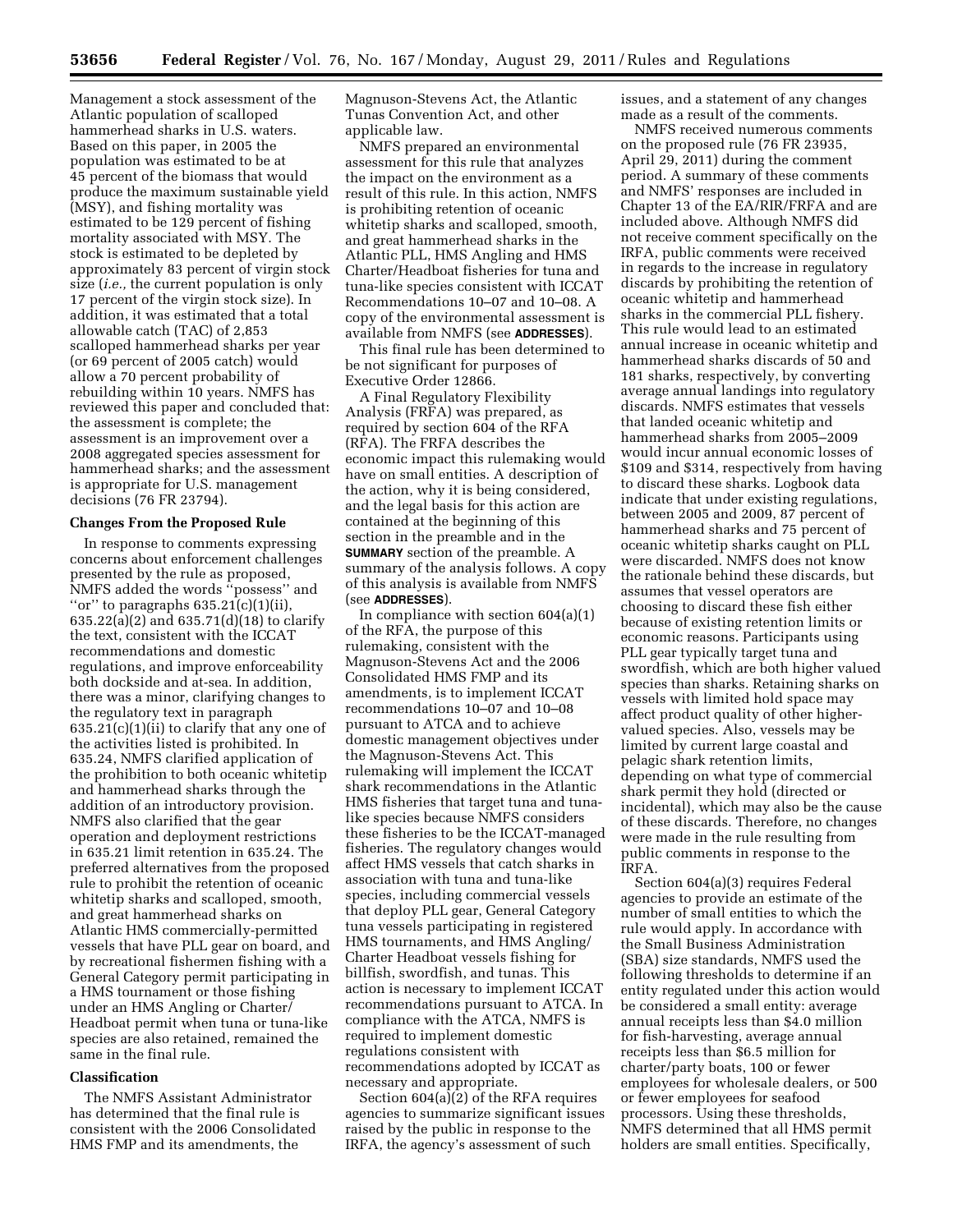this action would apply to all participants in the Atlantic HMS commercial and recreational fisheries that target tuna and tuna-like species. As of October 2010, 248 vessels held a Tuna Longline permit and can be reasonably assumed to use PLL gear, 24,479 held an Atlantic HMS Angling permit, and 4,174 vessels held an Atlantic HMS Charter/Headboat permit. From 2005–2009, on average, 12 PLL landed oceanic whitetip sharks vessels per year and 25 PLL vessels landed hammerhead sharks vessels per year. These permitted vessels consist of commercial, recreational, and charter vessels as well as headboats. Vessels holding these permits could be affected by this action.

Under section 604(a)(4) of the RFA, agencies are required to describe any new reporting, record-keeping and other compliance requirements. The action does not contain any new collection of information, reporting, record keeping, or other compliance requirements.

Under section 604(a)(6), agencies are required to describe any alternatives to the final rule which accomplish the stated objectives and which minimize any significant economic impacts. These impacts are discussed below and in the Environmental Assessment for the final action. Additionally, the Regulatory Flexibility Act (5 U.S.C.  $603(c)(1)–(4)$ ) lists four general categories of significant alternatives that would assist an agency in the development of significant alternatives. These categories of alternatives are: (1) Establishment of differing compliance or reporting requirements or timetables that take into account the resources available to small entities; (2) clarification, consolidation, or simplification of compliance and reporting requirements under the rule for such small entities; (3) use of performance rather than design standards; and (4) exemptions from coverage of the rule for small entities.

In order to meet the objectives of this rule, consistent with the Magnuson-Stevens Act, NMFS cannot exempt small entities or change the reporting requirements only for small entities because all the entities affected are considered small entities. Thus, there were no alternatives discussed that fall under the first, second, and fourth categories described above. NMFS does not know of any performance or design standards that would satisfy the aforementioned objectives of this rulemaking while, concurrently, complying with the Magnuson-Stevens Act. Thus, there are no alternatives considered under the third category. As described below, NMFS analyzed several different alternatives in this

rulemaking and provides rationale for identifying the preferred alternatives to achieve the desired objective.

NMFS has prepared this FRFA to analyze the impacts on small entities of the alternatives for implementing ICCAT shark recommendations for all domestic fishing categories that target tuna and tuna-like species. The FRFA assessed the impacts of the various alternatives on the vessels that participate in the Atlantic HMS commercial and recreational fisheries that target tuna and tuna-like species, all of which are considered small entities. Three alternatives were considered and analyzed and include (A1) no action; (A2) implementing the ICCAT shark recommendations in the commercial PLL fishery for tuna and tuna-like species; and (A3) implementing the ICCAT shark recommendations in the HMS Angling and Charter/Headboat fisheries for tuna and tuna-like species.

Under the No Action Alternative, A1, there would be no additional economic impacts to HMS vessels fishing for tuna and tuna-like species. Commercial vessels that fish for tuna and tuna-like species that are also currently authorized to land oceanic whitetip and hammerhead sharks would be able to continue that practice. Total gross average annual revenues from oceanic whitetip and hammerhead shark meat and fins from all vessels that fished for tuna or tuna-like species from 2005 through 2009 was approximately \$9,155 per year across all vessels (37 vessels) or \$247 per vessel per year. Vessels fishing recreationally for tuna or tuna-like species would continue to have the ability to retain an oceanic whitetip or hammerhead shark along with a tuna or tuna-like species on the same recreational trip under the No Action Alternative.

Under Alternative A2, a preferred alternative, ICCAT shark recommendations would be applied to PLL vessels fishing commercially for tuna and tuna-like species. This alternative would prohibit retention of oceanic whitetip and hammerhead sharks by PLL vessels. On average, from 2005 through 2009, 12 vessels/year kept oceanic whitetip sharks, and less than 2 percent of the total PLL trips kept oceanic whitetip sharks. An average of 1,462 lb of oceanic whitetip sharks were landed annually by these 12 pelagic longline vessels on average from 2005 through 2009. From 2005 through 2009, on average, 25 vessels/year kept hammerhead sharks, and less than 2 percent of the total PLL trips kept hammerhead sharks. On average, 9,493 lb in total were landed from 25 PLL vessels per year from 2005 through

2009. Gross average annual revenues from oceanic whitetip and hammerhead shark meat and fins from the 25 PLL vessels that fished for tuna or tuna-like species and kept oceanic whitetip or hammerhead sharks from 2005 through 2009 were approximately \$9,155 per year across all vessels (37 vessels) or \$247 per vessel per year. NMFS prefers Alternative 2 at this time, because it would implement ICCAT shark recommendations and would have minor adverse socioeconomic impacts on the PLL fishery.

Under Alternative A3, a preferred alternative, ICCAT shark recommendations would be applied to vessels holding a General Category permit when fishing in an HMS tournament or holding either an HMS Angling or Charter/Headboat permit fishing either recreationally or commercially for tuna and tuna-like species. This alternative would prohibit retention of oceanic whitetip and hammerhead sharks along with tuna and tuna-like species by vessels fishing recreationally and by Charter/Headboat permit holders fishing commercially. Although there are no instances of oceanic whitetip or hammerhead sharks retained along with tuna or tuna-like species in the LPS or MRFS data from 2005 through 2009, this alternative could limit fishing opportunities and lead to fewer fishing trips. Charter/ Headboats could experience a decrease in trips as much of their business is based on providing recreational anglers the opportunity to catch hammerhead and oceanic whitetip sharks. However, because none of the surveyed Charter/ Headboat trips landed oceanic whitetip and hammerhead sharks along with tuna or tuna-like species, NMFS anticipates the impacts to Charter/ Headboats to be minor. NMFS prefers this alternative at this time, because it would implement ICCAT shark recommendations and would have minor, adverse socioeconomic impacts on the HMS Angling and Charter/ Headboat fisheries.

The status quo alternative, Alternative A1, was not chosen even though it would have no additional economic impacts to HMS vessels fishing for tuna and tuna-like species, because it would not implement ICCAT Recommendations 10–07 and 10–08, which is the purpose of this rule. Alternatives A2 and A3 were selected, because they will implement the ICCAT recommendations and are anticipated to have minor, adverse economic impacts.

### **List of Subjects in 50 CFR Part 635**

Fisheries, Fishing, Fishing vessels, Foreign relations, Imports, Penalties,